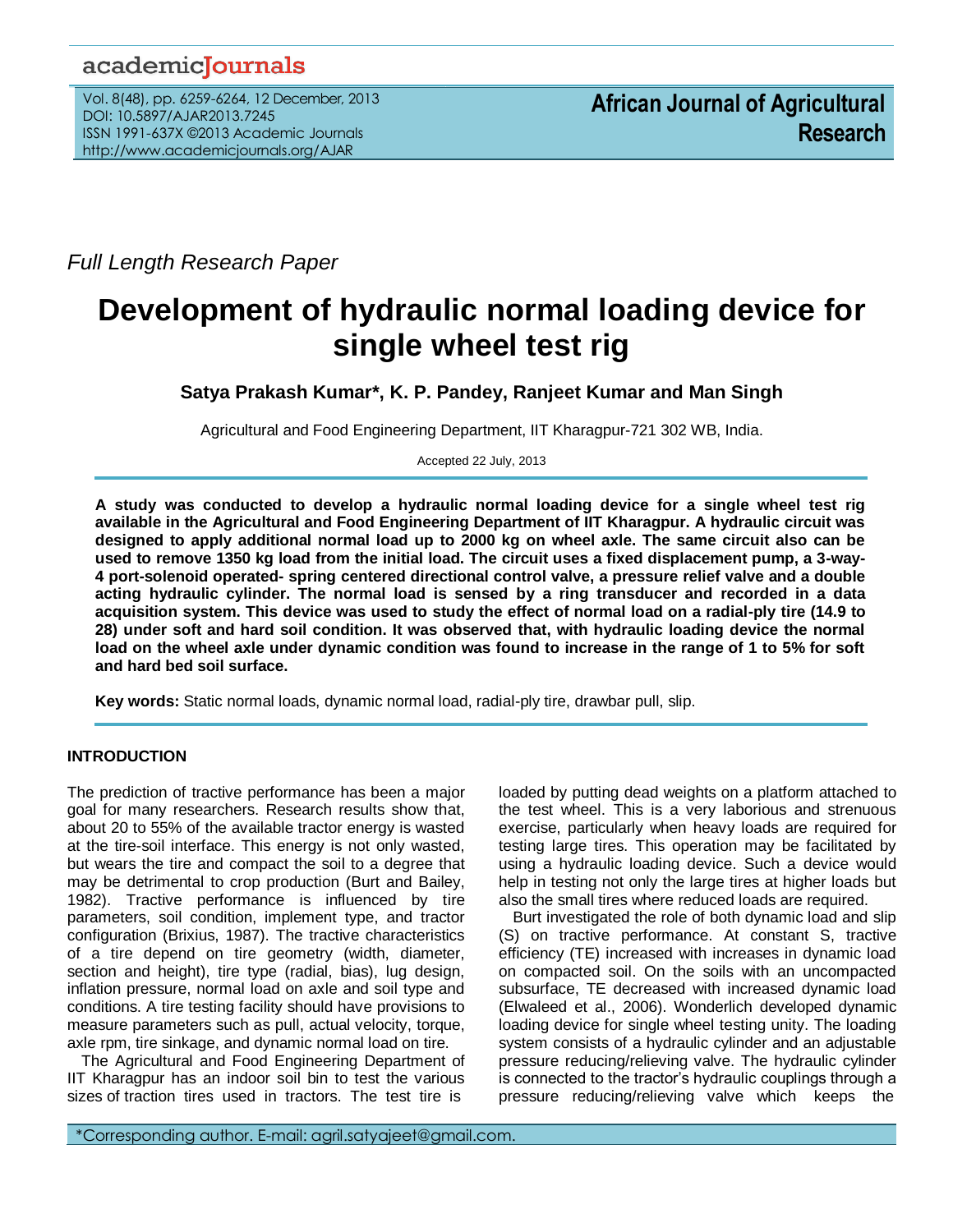loading constant over varying terrain conditions (Wonderlich and Goodall, 2007). The combined effect of normal load and inflation pressure is also significant on tractive performance of tires. A study was, therefore, undertaken to address this issue with the following objectives of design, development and evaluation of a hydraulic normal loading device for applying varying normal loads on single wheel test rig under different soil bed conditions.

# **Theoretical considerations**

Traction performance parameters of radial and bias ply tires S, TE, coefficient of traction (COT) or net traction ratio (NTR). These parameters are defined as follows.

# *Slip (s)*

When a tractor pulls a load, there is a reduction in distance traveled and/or speed that occurs because of flexing of the tractive device and shear within the soil. It is the ratio of decrease in the actual speed to the theoretical speed and is given by Kumar and Pandey (2012).

$$
s = \frac{(V_t - V_a)}{V_a} \times 100\tag{1}
$$

Where  $s = slip$  in percentage,  $V_t =$  theoretical velocity, m/s, and  $V_a$  = Actual velocity, m/s

# *Tractive efficiency (TE)*

It is the ratio of drawbar power to the axle power and is given by Tiwari and Pandey (2010):

$$
TE = \frac{[P \times V_a]}{[T \times \omega]} \times 100
$$
 (2)

Where  $T.E = Tractive efficiency$ , percent,  $P = Pull$ , Newton, T= Torque, Nm, and  $\omega$  = Angular velocity, rad /sec.

# *Coefficient of traction (COT)*

This can be defined as the ratio of pull to the normal load on the tyre and is given by:

$$
C.O.T = \frac{P}{W}
$$
 (3)

Where COT = Coefficient of traction,  $P =$  Pull, kg, W = Normal load on the tire, kg.

## *Relative deviation (RD)*

It is a measure of how precise the average is, that is, how well the individual numbers agree with each other. The relative deviation (RD) is often times more convenient. It is expressed in percentage. (Kumar and Pandey, 2009):

$$
RD = \frac{1}{N} \sum_{i=1}^{N} \frac{|P_i - O_i|}{|P_i|} \times 100
$$
 (4)

Where P is the predicted value, O is the observed value, and N the number of observations.

#### **MATERIALS AND METHODS**

#### **Design of ring transducer normal load measuring**

A proving ring with a maximum load bearing capacity of 3000 kg was selected for normal load measurement. The body of the proving ring was made of special steel, carefully forged to give maximum strength. Before mounting the strain gauges on proving ring, the surface of the ring was prepared carefully was rubbed by sand paper to remove paints and rust. The ring transducer was calibrated for load measurement using electronic pan balance (Figure 1) and found good linearity of applied load and output of ring transducer.

#### **Design of hydraulic circuit for applying varying normal load**

Due to sinkage of tire hydraulic load increases on the tire test rig that kept initial. During the whole procedure the system was running without any stoppage. The same procedure was followed for different hydraulic circuit with different valves that minimize increase in hydraulic normal load that kept on tire test rig. Double acting hydraulic cylinder of bore dia.80 mm, rod dia.45 mm and stroke length 250 mm was fabricated for applying different normal loads on tire test rig. The diameter of the piston rod is nearly half of the cylinder bore. Cylinder was capable of applying 2000 kg and lifting 1350 kg loads from tire test rig. The other components used in the hydraulic circuit were a pressure relief valve of size 10 lpm, a pump 12 lpm, a 3-postion-4 ports solenoid operated and spring centered DCV and a 10 L reservoir.

Developed hydraulic system was fitted over tire test rig to apply hydraulic normal load on radial ply tire for traction performance. Hydraulic loading circuit is shown in the Figure 2. This hydraulic system consisted of a 10 lpm size pressure relief valve, a hydraulic cylinder (area 50.24  $\text{cm}^2$ ), a solenoid operated direction control valve, compensating valve, an accumulator, a ring transducer, an external gear pump, a 2 hp electric motor, an hydraulic oil reservoir with an oil filter. A pressure compensating set up had been adopted in order to prevent cavity in the cylinder. In the pressure compensation system two set of relief valve and check valves were placed between extend and retract end. If cylinder rod moves upward due to undulation on soil surface then cavity is created at the rod end side and excess pressure at bore end side, in this situation excess oil from bore end is diverted to the rod and through relief valve 2.

In another situation if we are operating the tire setup at reduced load than the weight of tire test setup, that is, we are taking out normal load and in this situation while in motion tire sink in the soil, in this case, vacuum is created at the bore end and excess pressure is created at rod end. In this situation excess pressure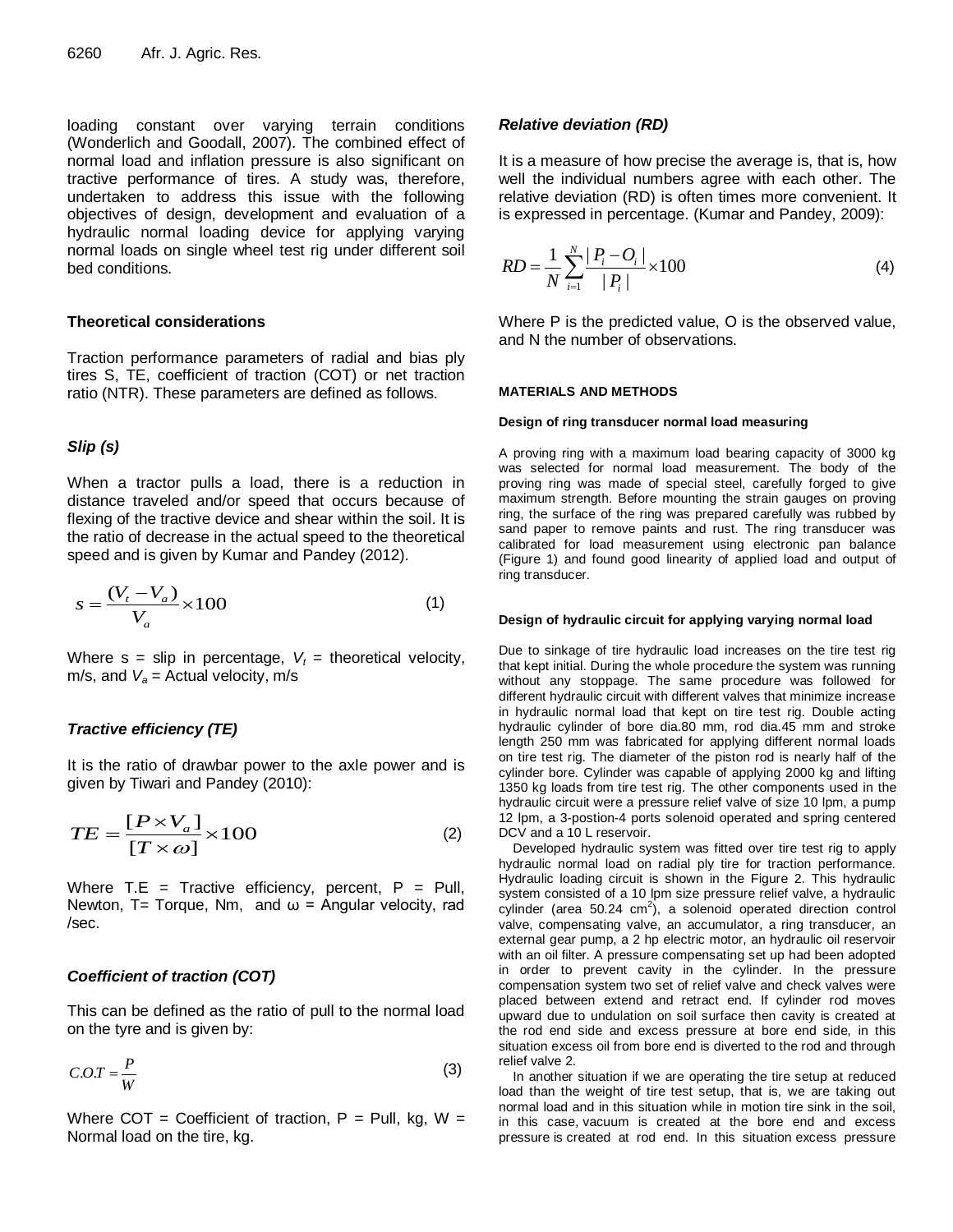

**Figure 1.** Calibration of ring transducer for measurement of normal load.



**Figure 2.** Hydraulic loading circuit on tire test rig.

from rod end is transferred to bore end through relief valve 1. An accumulator is used in this system to control sudden rise pressure in the system and thus, help in maintaining the applied normal load.

#### **Experimental setup for validation of the designed hydraulic circuit and ring transducer under dynamic loading condition in soil bin**

The experimental set-up consisted of a radial ply tire, tire test carriage, an indoor soil bin, a soil processing trolley, and a drawbar pull loading device is shown in Figure 3. The different units of the experimental set-up are shown in Figure 4.

#### **Test procedure**

To investigate the effect of hydraulic normal loading behavior on soft and hard soil condition, first, soil bed was prepared with the help of soil processing trolley and cone index was measured with the help of hydraulic cone penetromete up to the soil compaction level of 600 to 1800 kpa. Normal load of 1150 kg (750 kg test rig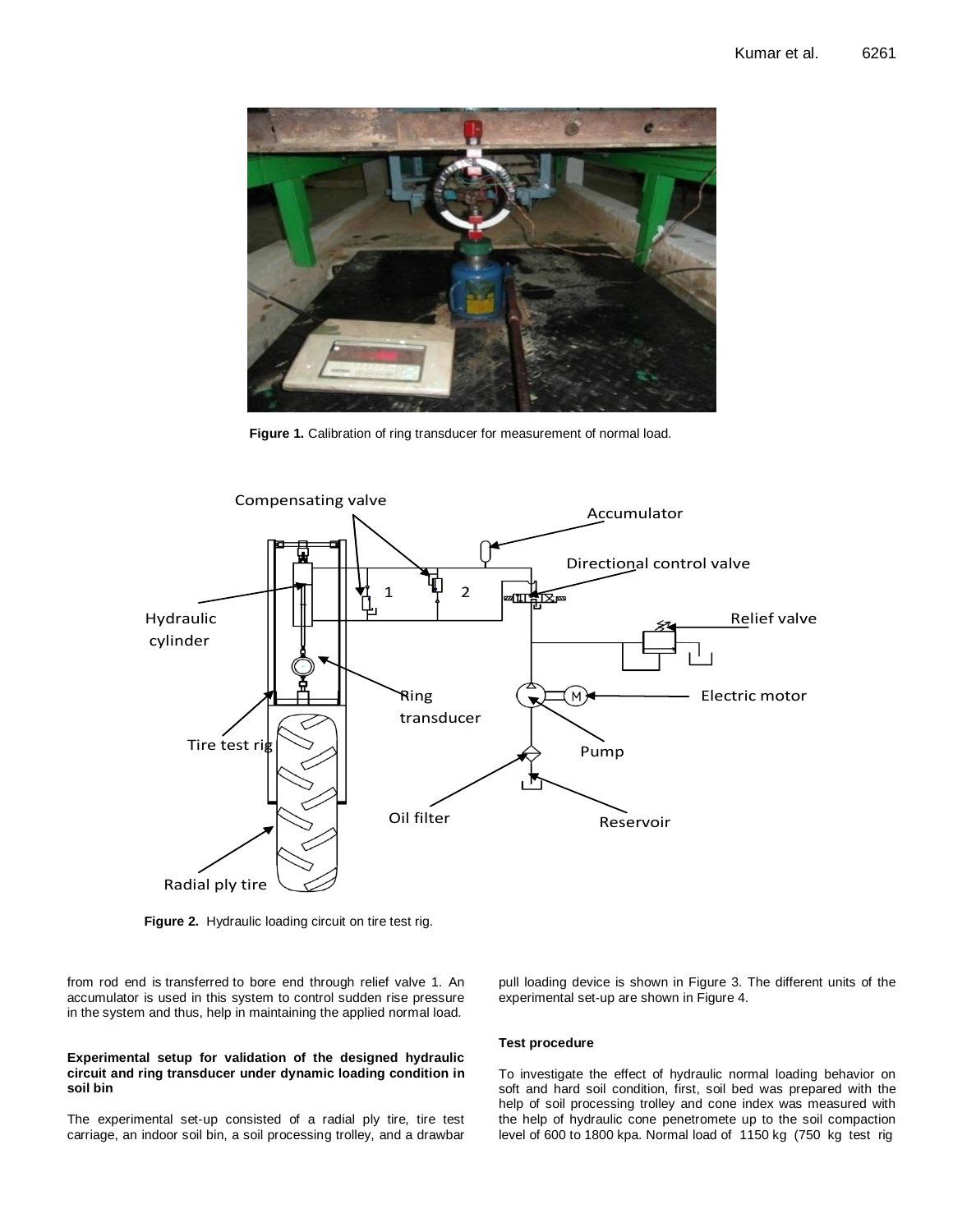

Figure 3. General view of the tire traction testing facility. 1= Drawbar pull loading device, 2= Radial ply tire, 3 = Indoor soil bin, 4 = Soil processing trolley, 5= Dead weight loading platform, 6 = Parallel bar linkage.



**Figure 4.** Constructional details of the tire test carriage along with designed hydraulic normal loading system . 1= Pressure relief valve, 2 = DCV 3.electric motor, 4= Reservoir 5.pressure gauge, 6 = Main frame, 7= Double acting hydraulic cylinder,  $8 =$  Ring transducer,  $9 =$  Hydraulic power system.

weight + 400 kg hydraulic weight) applied on the test tire (14.9 R 28) with the help of pressure relief valve. The tire was tested at two different bed conditions at different drawbar pulls until wheel indicate up to 15% S. Drawbar pull was applied with the help of drawbar loading device: S, drawbar pull and actual hydraulic normal load experience by the wheel were measured with the help of MGC plus data acquisition system**.** A program is written in mat lab to calculate parameters like average pull, normal load, actual and theoretical velocity. These data were used to determine the COT, S and TE and angular velocity of the wheel. The final results appeared on a matlab screen with graphical display and during each experiment the final values were saved in an excel file.

# **RESULTS AND DISCUSSION**

# **Performance evaluation of develop hydraulic circuit in dynamic condition on different soil bed**

A hydraulic normal load of 400 kg was set on wheel carriage by using the developed hydraulic circuit on soft and hard bed condition. The directional control valve was set in extending mode and the wheel was set in motion. During the entire process of run, the load fluctuated because of tire sinkage. The average dynamic normal load was found to be slightly more than the normal load that was kept initially on the tire. The normal loading behavior of the tire with drawbar pull for soft and hard bed condition is presented in Tables 1 and 2, respectively. The variation in dynamic load is shown in Figures 5 and 6 for soft and hard bed, respectively. The dynamic normal load on the radial tire was found to be 1 to 5% more than what was kept initially under static condition within 15% S on soft bed condition and 2 to 4.5% for hard bed condition.

# **Conclusions**

A hydraulically varying normal load application system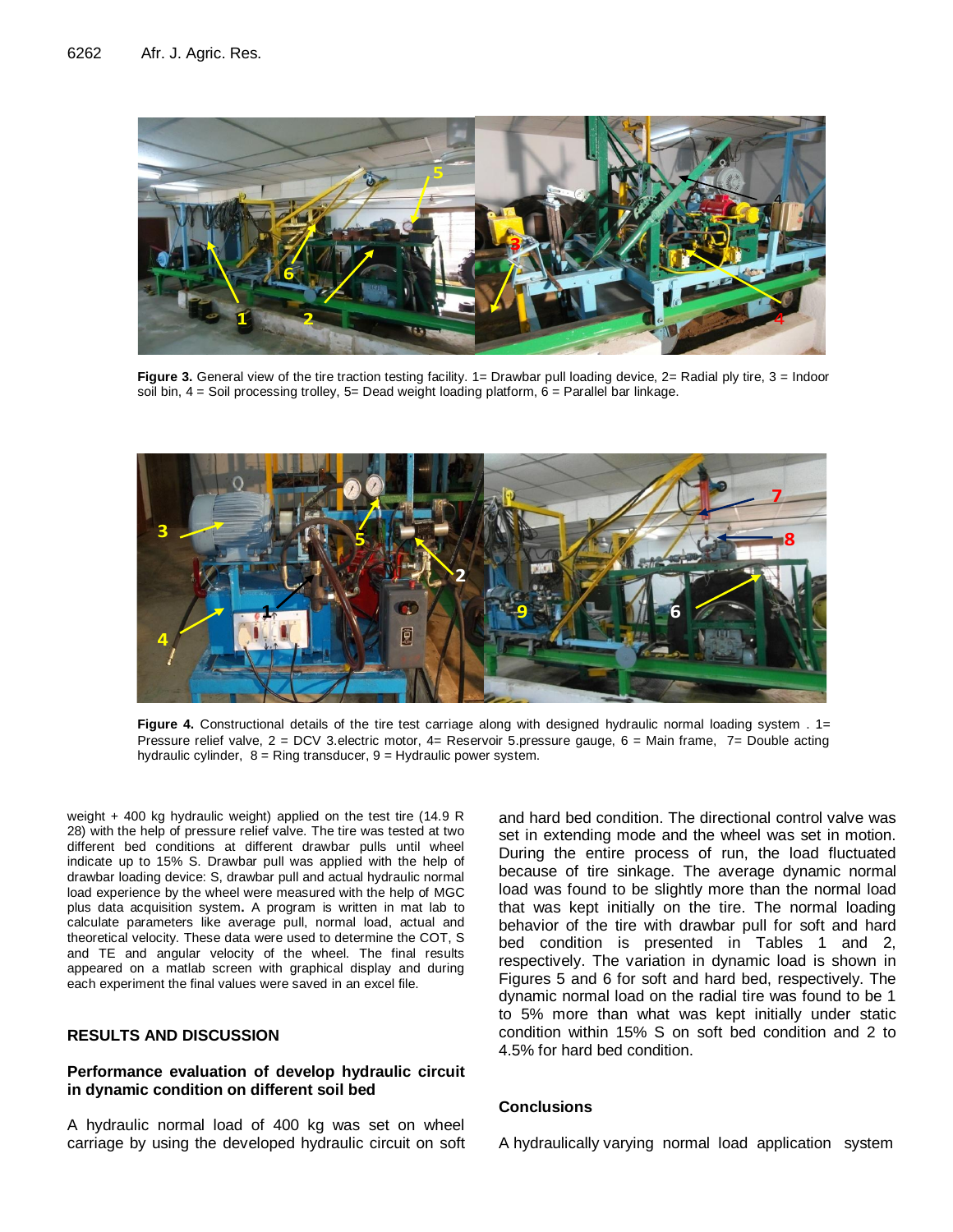| Pull<br>(kg) | <b>Slip</b><br>(%) | Initial applied<br>hydraulic load<br>(kg) | <b>Average Hydraulic</b><br>Load during<br>motion (kg) | <b>Increase</b><br>in load<br>(kg) | <b>Increase</b><br>in load w.r.t.<br>static load (%) | <b>Standard</b><br>deviation | <b>RD</b><br>(%) | <b>Tractive</b><br>efficiency<br>(TE) (%) |
|--------------|--------------------|-------------------------------------------|--------------------------------------------------------|------------------------------------|------------------------------------------------------|------------------------------|------------------|-------------------------------------------|
| 64.65        | 1.29               | 400.33                                    | 405.05                                                 | 4.72                               | 1.18                                                 | 23.10                        | 9.41             | 49.58                                     |
| 227.83       | 4.63               | 400.01                                    | 408.85                                                 | 8.84                               | 2.21                                                 | 23.82                        | 9.51             | 63.36                                     |
| 315.63       | 8.33               | 400.47                                    | 416.87                                                 | 16.40                              | 4.1                                                  | 27.76                        | 11.50            | 67.97                                     |
| 391.03       | 15.65              | 400.17                                    | 420.21                                                 | 20.04                              | 5.01                                                 | 29.42                        | 9.85             | 64.98                                     |

**Table 1.** Increase in hydraulic normal load during dynamic condition of radial ply tire on soft bed.

**Table 2.** Increase in hydraulic normal load during dynamic condition of radial ply tire on hard bed.

| Pull<br>(kg) | <b>Slip</b><br>(%) | Initial applied<br>hydraulic<br>load (kg) | Average hydraulic<br>Load during motion<br>(kg) | <b>Increase</b><br>in load<br>(kg) | <b>Increase</b><br>in load w.r.t.<br>static load (%) | <b>Standard</b><br>deviation | <b>RD</b><br>(%) | <b>Tractive</b><br>efficiency<br>(TE) (%) |
|--------------|--------------------|-------------------------------------------|-------------------------------------------------|------------------------------------|------------------------------------------------------|------------------------------|------------------|-------------------------------------------|
| 61.45        | 1.90               | 400.35                                    | 407.95                                          | 7.60                               | 1.90                                                 | 25.58                        | 9.70             | 25.92                                     |
| 238.64       | 6.29               | 400.23                                    | 411.39                                          | 11.16                              | 2.79                                                 | 26.50                        | 11.97            | 52.62                                     |
| 357.34       | 12.36              | 400.63                                    | 414.37                                          | 13.74                              | 3.43                                                 | 32.23                        | 13.45            | 70.75                                     |
| 420.64       | 15.55              | 400.42                                    | 418.47                                          | 18.05                              | 4.51                                                 | 28.74                        | 11.51            | 65.95                                     |



**Figure 5.** Variation in dynamic load with time for pull 64.65 kg on soft surface under dynamic condition.



Figure 6. Variation in dynamic load with time for pull 61.45 kg on hard surface under dynamic condition.